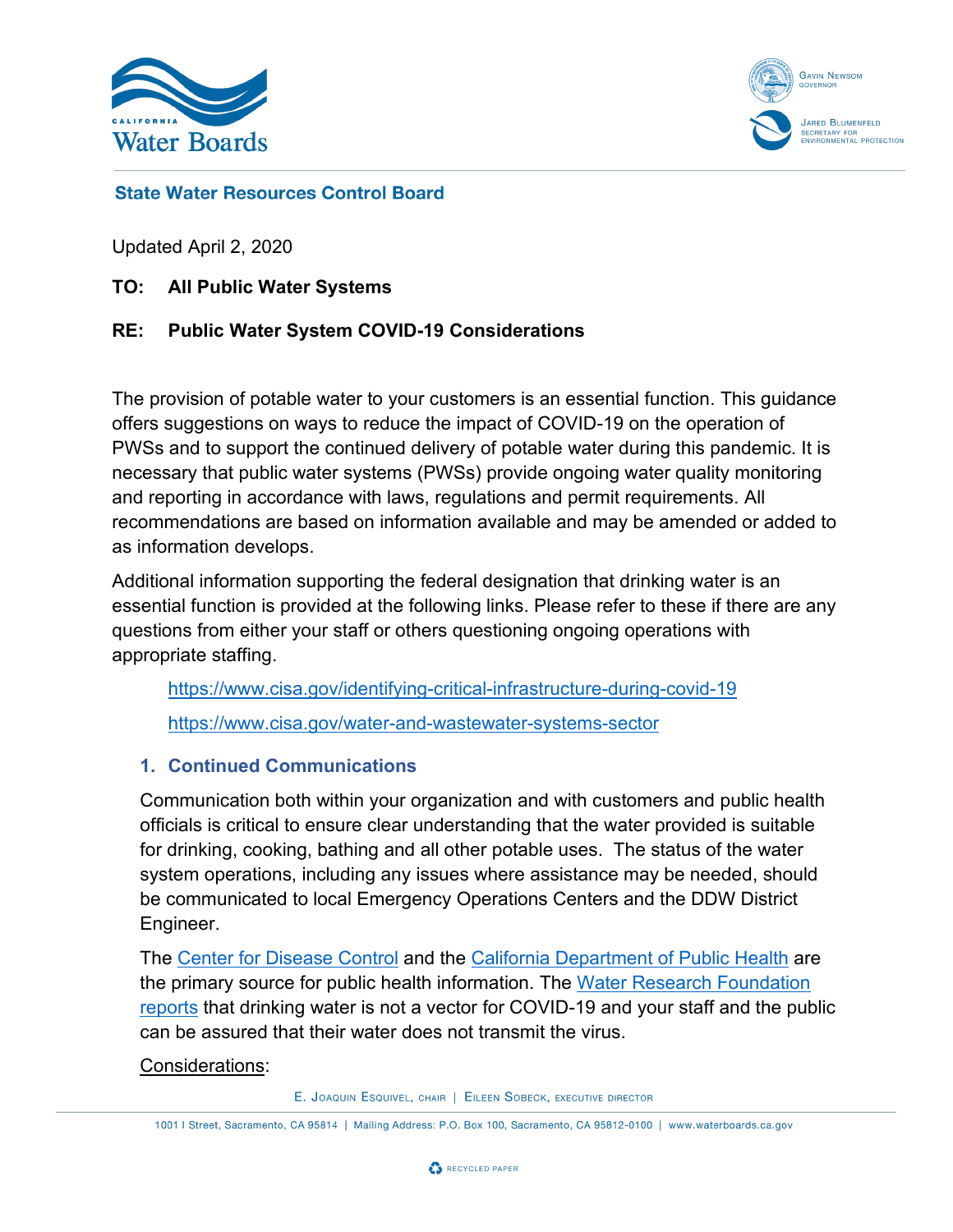- a) Keep staff informed on the status of COVID-19 in your community. Make Personal Protective Equipment (PPE) available as needed.
- b) Provide guidance to staff reminding them of the importance of community social distancing measures including discouraging staff from gathering elsewhere.
- c) Develop and implement a plan to communicate with the water system customers as necessary.
- d) Contact and coordinate with the County Emergency Operations Center (if it has been activated) or [Local Public Health Department](https://www.cdph.ca.gov/Pages/LocalHealthServicesAndOffices.aspx) as needed concerning clusters of respiratory disease or spikes in absenteeism.
- e) Keep the drinking water regulatory agency [\(Division of Drinking Water \(DDW\)](https://www.waterboards.ca.gov/drinking_water/programs/documents/ddwem/DDWdistrictofficesmap.pdf)  [local District Office](https://www.waterboards.ca.gov/drinking_water/programs/documents/ddwem/DDWdistrictofficesmap.pdf) or [Local Primacy Agency \(LPA\)](https://www.waterboards.ca.gov/drinking_water/certlic/drinkingwater/documents/rtcr/lpa_contact_info.pdf) representative) informed of issues related to maintaining essential functions and ongoing permit.

Information currently available about the novel coronavirus or COVID-19 and drinking water impacts:

- · Currently, there is no evidence that the COVID-19 virus survives the disinfection process for drinking water and wastewater. The public can continue to use and drink water from their tap as usual. Visit the U.S. EPA's webpage on the [Coronavirus and Drinking Water and Wastewater](https://www.epa.gov/coronavirus/coronavirus-and-drinking-water-and-wastewater) for up to date information.
- · According to the [World Health Organization,](https://www.who.int/publications-detail/water-sanitation-hygiene-and-waste-management-for-covid-19) the "presence of the COVID-19 virus has not been detected in drinking water supplies and based on current evidence the risk to water supplies is low."

# **2. Maintaining Staffing Capabilities**

Water systems need to evaluate how to operate and maintain water with staffing shortages. Several factors can influence this shortage, including staff being sick, caring for sick family members, caring for children who are home, self-quarantine due to known exposure or local government mandates, or staff who fall in the at-risk category (over 65 years of age, underlying health conditions). It is important to remember that water delivery is an essential function within the mandates established by state and local government, and the PWS should be prepared to identify means to ensure ongoing operations.

## Considerations for staffing:

a) Prioritize tasks to ensure essential functions are addressed. Identify necessary staffing, including backup staff to maintain these essential functions. Ensure consideration of facility operational requirements as well as regulatory and permit requirements. Low priority tasks may need to be postponed until time and resources are available. Your prioritization should be shared with your regulator (DDW District Engineer or LPA representative).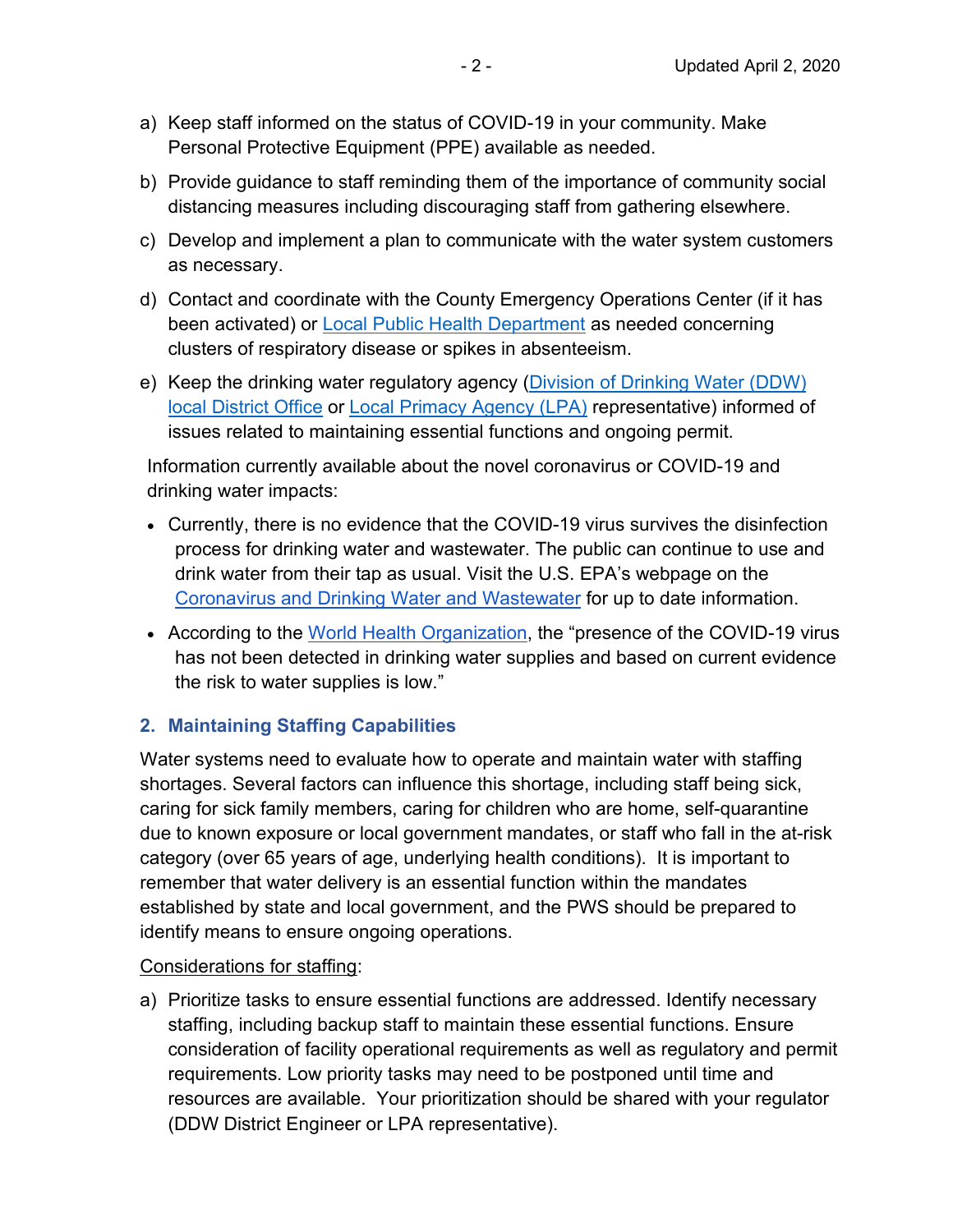- b) Sign up with a mutual aid organization such as the [California Water Agency](http://www.calwarn.org/)  [Response Network \(CalWARN\)](http://www.calwarn.org/). You can then identify other nearby water utilities that are mutual aid partners and plan for staffing assistance if/when necessary.
- c) Review and update emergency response plans, including continuity plans for PWS essential functions.
- d) Develop standard operating procedures for critical processes, such as adjusting chlorination or other chemical feed equipment.
- e) Cross train staff NOW to prepare workers for nonstandard work duties.
- f) Consider implementing staggered work regimen while still maintaining essential functions to maintain social distancing and limit the number of staff who are together.
- g) Encourage the mentoring or "phone supervision" of apprentice staff. Consider collaborating with a neighboring or larger water utility who may have more senior staff available by phone. Your regulator or the CalWARN network are resources to assist. This could apply to situations where a second senior person would normally be on site, and now is "present" via phone. Another example would be changing a chemical dose pump setting where the novice operator needs a peer review. All activities should emphasize operatory safety.
- h) Consider remote participation capabilities such as video or telephone conferencing, live streaming meetings, or other options that permit staff the flexibility to stay home when sick, need to care for sick household members, or are at high risk for complications from COVID-19.
- i) Use cameras, video feed or facetime to monitor multiple sites with fewer staff.
- j) Review how your staff might plan for issues at home. If your staff have problems at home, they will not come to work. If your staff don't come to work, you don't have an operational water system. While this is a known emergency issue, it takes an elevated role in this pandemic. Home issues are likely to include:
	- a. Staff or family are sick (ensure sick-leave policies allow staff to stay home if they have any symptoms)
	- b. Family loss of income
	- c. Elder care
	- d. Childcare
	- e. Shortages of supplies
- k) Make sure your policies are flexible (e.g. can staff take a utility vehicle home if needed?).

# **3. Laboratory Services**

Many water systems depend on commercial laboratories, sampling services and courier services to manage water quality sample collection and analyses. Many of these labs are small operations and could easily experience backlogs or delays due to staffing shortages of their own. All water quality monitoring is essential to ensure the water remains safe and should continue based on the schedule in place for your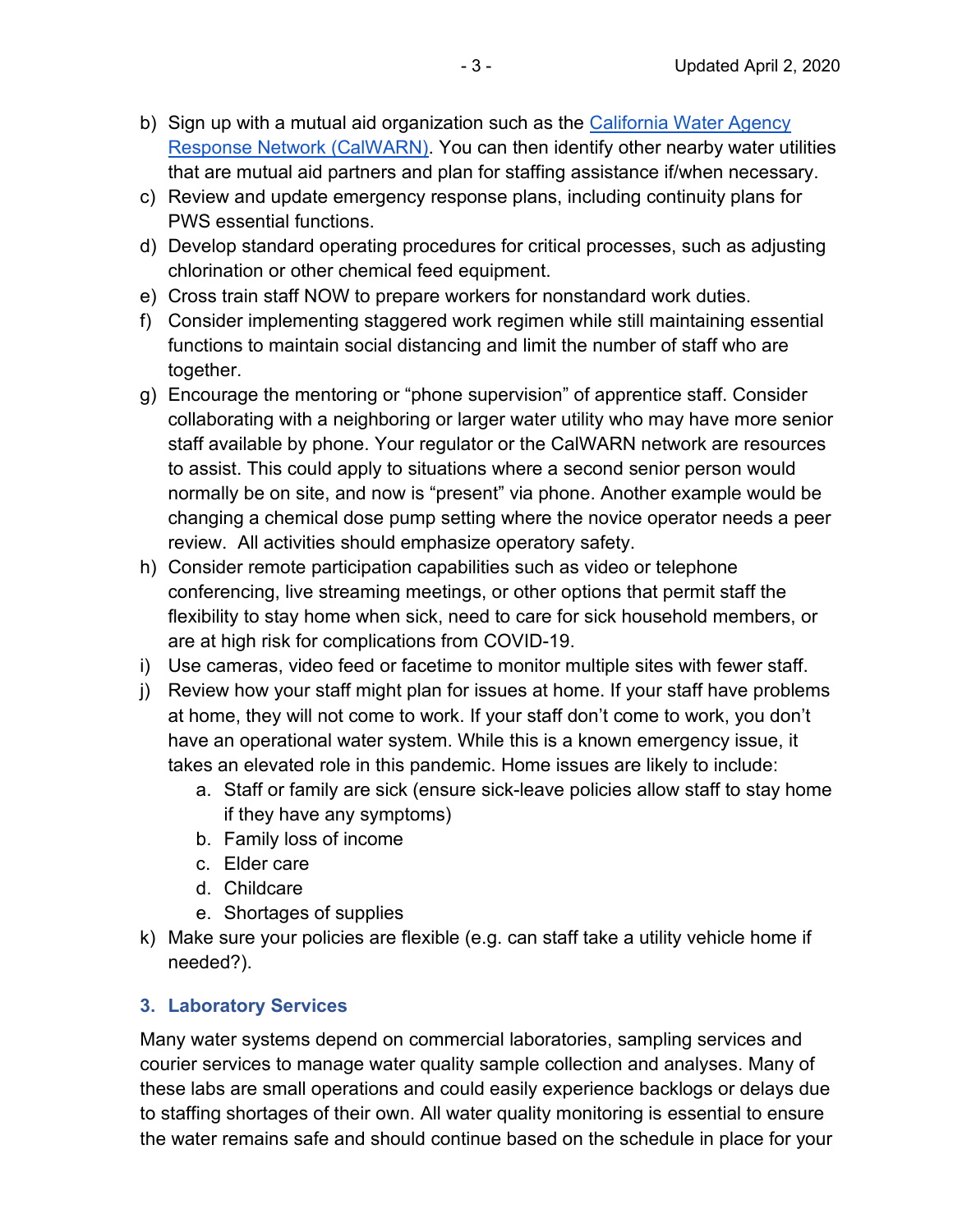water system. If there are challenges in conducting any required monitoring, you should be reaching out to the DDW District Office or LPA to discuss options.

Several actions are recommended:

- a) Talk to your lab and develop a plan for water sample collection and delivery when the normal processes cannot be implemented.
- b) Identify whether your lab is maintaining adequate staffing to meet your monitoring needs. If it cannot, identify a secondary laboratory that can fill the gap.
- c) Through the CalWARN network, identify other nearby members that may have in-house laboratory facilities. Work with them to see if they can be part of your emergency plan.
- d) Obtain additional sample kits (cooler, sample bottles, sample location maps, ice packs and chain of custody forms). Make sure everything is clearly labeled on the assumption that you may need backup/alternate staff to perform these duties. Include a map of your sample locations (photos of the actual sample station help to ensure sampling at the correct locations).
- e) Ensure backup samplers are trained in sample collection procedures.
- f) Coordinate all sample collection and delivery with your laboratory to ensure the ability to analyze the samples within the specified holding times.

## **4. Maintain Enough Consumables (Chemicals and Materials)**

Evaluate what supplies are critical to your operation. In many cases it will be chlorine and or treatment chemicals. The government messaging calling for self-isolation may result in reduction in delivery drivers. If this affects your chemical supplier, and deliveries are delayed or cancelled, how will you operate?

Several steps to consider:

- a) Increase your on-hand inventory of supplies. You may need to double your chlorine, salt, or alum stock, for example.
- b) Additional temporary chemical storage facilities may be required. This can take the form of plastic storage totes, tanks or tractor trailer truck tankers or railcars.
- c) Make sure you date your inventory and practice safe storage and handling. If you use temporary storage be sure to clearly label and have the Material Safety Data Sheet on the container.
- d) Purchase spare parts now for all critical equipment. Maintain an inventory of parts available.
- e) Coordinate with your materials supplier and transporter. Encourage them to take similar staff protective measures to assure their functionality and service.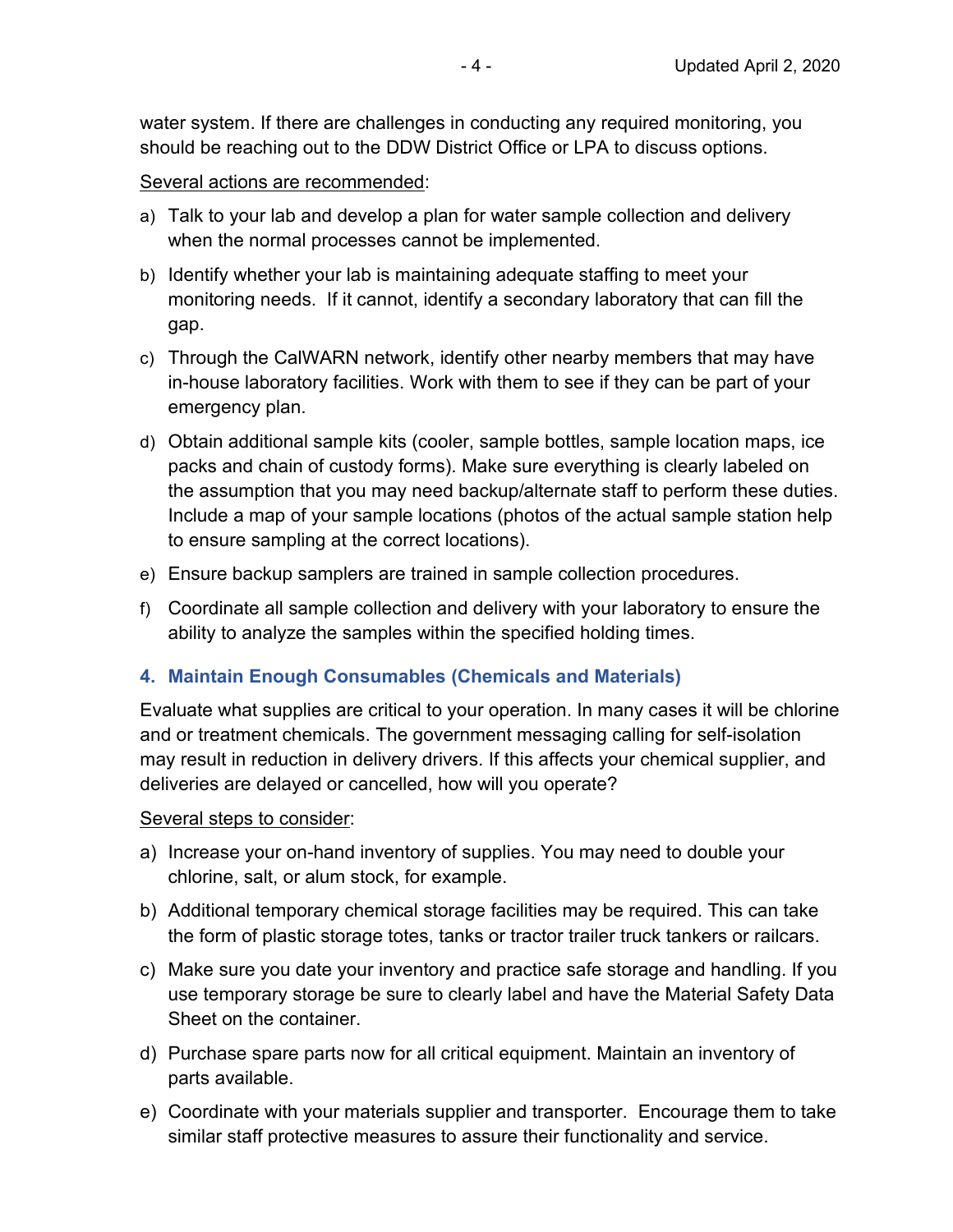Consider multiple alternate sources of materials supply and establish contact with them now.

f) Through the CalWARN network, identify resources (including human resources) that other nearby members may have on hand.

### **5. Financial Considerations**

It is likely that the economy will be challenged during this pandemic impacting both staff and customers. Customers may not be able to pay their bills and it is essential for water utilities to plan for how to handle these situations. Utility staff may also be experiencing financial difficulties due to loss of jobs within their family. Staff with health impacts who are unable to work may run out of sick leave. In an extended scenario, water utilities may have cash flow issues. Some of these problems may be addressed at a federal level, some at a state or regional level and some by the water district. You are encouraged to start the discussions and planning now.

#### **6. Prepare for Response**

Review, update, and prepare the implementation of the emergency response plan and/or your Emergency Notification Plan procedures if needed. Be prepared to implement the necessary protective measures: public notifications – unsafe water alerts, BWN, DND, etc. Have the emergency generators tuned and ready? Know where the valves are and how to operate them to direct the flow of water where needed. Understand that critical infrastructures such as water, electricity, fuel, gas all require people who are also susceptible to the ongoing COVID-19 threat.

## **7. Maintaining the Cross-Connection Control Program (New 4/2/20)**

Maintaining a cross connection control program is considered an essential function for the protection of the distribution system from contamination. The following activities should be maintained during the COVID-19 crisis:

- · Any newly discovered cross connections must be corrected immediately to protect public health: locking out water meters while corrective actions are being taken would be appropriate if it is needed to prevent distribution system contamination.
- · Backflow prevention device testing should continue as scheduled when possible. However, since testing is an annual requirement, PWS's should consider providing flexibility to customers on device testing due dates, provided testing can be completed within the calendar year.
- · Failed devices should be repaired or replaced immediately. PWS's should consider providing assistance to customers to ensure testing and corrective actions can be completed in a timely manner, for example, device repair and replacement services when testers or contractors are not available, or customers are unable to coordinate.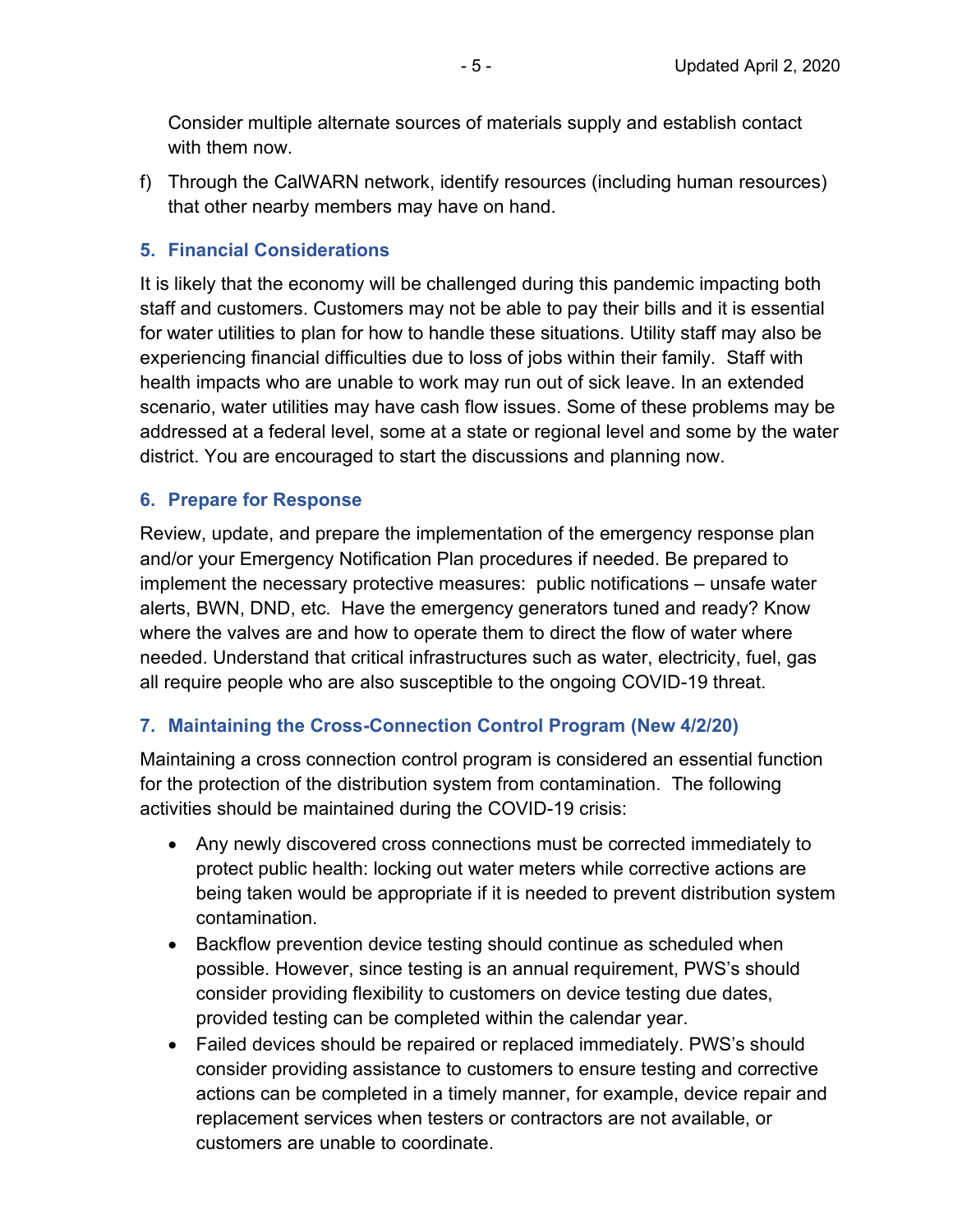- · Recycled water use site cross connection tests should continue as scheduled when possible, but flexibility should be considered, provided they are completed within the calendar year.
- · Backflow testers are essential workers, whether they are PWS employees, are contracted by the PWS, or are hired directly by customers.
- · Most backflow devices should be in areas where maintaining safe social distance would not be a concern. For devices where a safe distance cannot be maintained (for example, interior devices) consider deferring those tests until later in the year and moving up other, safer test locations.
- If the PWS has customers that directly hire a backflow tester, typically from a provided list, and they cannot afford to pay for testing due to economic hardship, investigate having the PWS directly contract for the testing of those devices and recover payment through regular billing. The PWS should exhaust every avenue before shutting-off someone's water during this emergency.

# **8. Remote Supervision of Water System Operations (New 4/2/20)**

With the concerns over the COVID-19 and the associated precautions to be observed, inquiries have been posed about the ability of the chief operator to provide remote supervision to onsite shift operators. The question is whether this adequately satisfies regulatory requirements for lead and shift operators. Any proposals or needs for such arrangements may be considered only on a case by case basis upon consultation, coordination, and approval by your District Engineer/Local Primacy Agency.

Links to information:

[Center for Disease Control](https://www.cdc.gov/) https://www.cdc.gov/ [California Department of Public Health](https://www.cdph.ca.gov/Programs/CID/DCDC/Pages/Guidance.aspx)  https://www.cdph.ca.gov/Programs/CID/DCDC/Pages/Guidance.aspx

[California Division of Drinking Water Contact Information](https://www.waterboards.ca.gov/drinking_water/programs/documents/ddwem/DDWdistrictofficesmap_WA_version.pdf) https://www.waterboards.ca.gov/drinking\_water/programs/documents/ddwem/DD Wdistrictofficesmap\_WA\_version.pdf

[Local Primacy Agency Contact Information](https://www.waterboards.ca.gov/drinking_water/certlic/drinkingwater/documents/rtcr/lpa_contact_info.pdf)  https://www.waterboards.ca.gov/drinking\_water/certlic/drinkingwater/documents/r tcr/lpa\_contact\_info.pdf

[Local Public Health Contact Information](https://www.cdph.ca.gov/Pages/LocalHealthServicesAndOffices.aspx)  https://www.cdph.ca.gov/Pages/LocalHealthServicesAndOffices.aspx#

[U.S. EPA](https://www.epa.gov/coronavirus) https://www.epa.gov/coronavirus

[Water Research Foundation](https://www.waterrf.org/event/coronavirus-research-update) https://www.waterrf.org/event/coronavirus-researchupdate (you must enter your email address (register) to view this webcast).